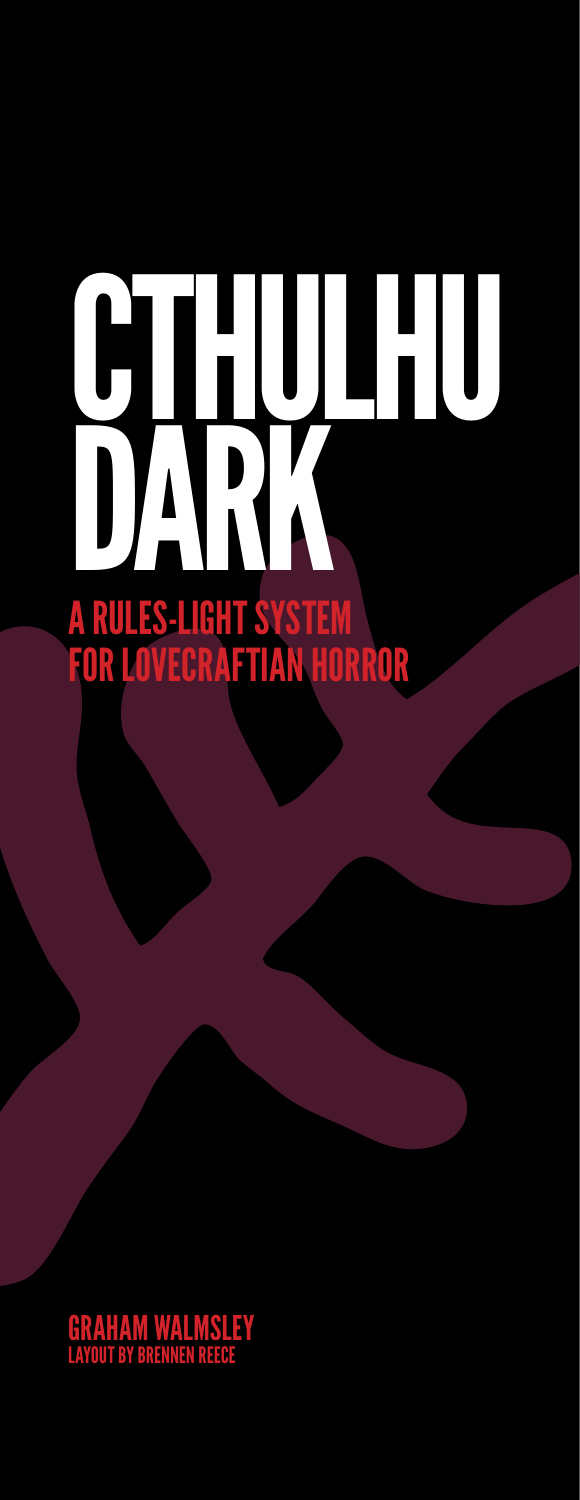# Cthulhu Dark.

#### Your Investigator

Choose a name and occupation. Describe your Investigator. Take a green Insanity Die.

#### Insanity

Your Insanity starts at 1.

When you see something disturbing, roll your Insanity die. If you get higher than your Insanity, add 1 to your Insanity and roleplay your fear.

#### Doing Things

To know how well you do at something, roll:

- One die if the task is *within human capabilities*.
- One die if it's *within your occupational expertise*.
- Your Insanity die, if you *will risk your sanity to succeed*.

If your Insanity die rolls higher than any other die, make an Insanity roll, as above.

Then your highest die shows how well you do. On a 1, you barely succeed. On a 6, you do brilliantly.

For example: you're escaping from the window of an Innsmouth hotel. On a 1, you crash on an adjoining roof, attracting the attention of everyone around. On a 4, you land quietly on the roof, but leave traces for pursuers to follow. On a 6, you escape quietly, while your pursers continue searching the hotel.

When you investigate, the highest die shows how much information you get. On a 1, you get the bare minimum: if you need information to proceed with the scenario, you get it, but that's all you get. On a 4, you get whatever a competent investigator would discover. On a 5, you discover everything humanly possible. And, on a 6, you may glimpse beyond human knowledge (and probably make an Insanity roll).

For example: you're investigating your great-uncle's manuscripts. On a 1, you find the address "7 Thomas Street" (the next location in the scenario). On a 6, you find that, from February 28 to April 2, many townspeople had dreams of gigantic nameless creatures. Simultaneously, a Californian theosophist colony donned robes for a "glorious fulfilment", The dreamers included Mr Wilcox of 7 Thomas Street.

# Failing

If someone thinks it would more interesting if you failed, they describe how you might fail and roll a die. (They can't do this if you're investigating and you *must* succeed for the scenario to proceed).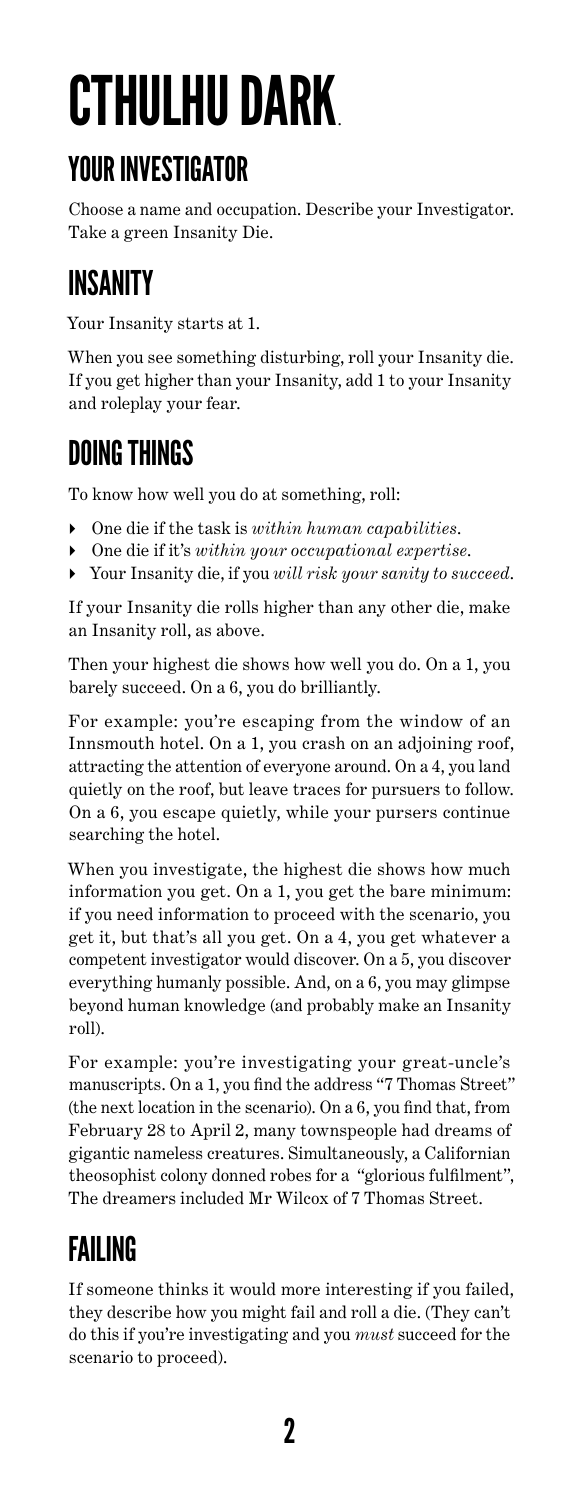If their die rolls higher than your highest die, you fail, in the way they described. If not, you succeed as before, with your highest die showing how well you succeed.

Returning to the example above: you're escaping from the hotel window. This time, someone thinks it would be more interesting if your pursuers caught you. When you both roll, they get the higher die. You are caught.

#### Rerolling

If you included your Insanity die in the roll and you're not happy with the result, you may reroll (all the dice). If you didn't include your Insanity die before, you may add it now and reroll.

Afterwards, look at the new result. As before, the highest die shows how well you do.

If your Insanity Die rolls higher than any other die, make an Insanity roll, even if you made one after your previous roll.

#### Co-operating andcompeting

To cooperate: everyone who is cooperating rolls their dice. The highest die, rolled by anyone, determines the outcome.

To compete: everyone who is competing rolls their dice. Whoever gets highest wins. If it's a tie, the person with highest Insanity wins. If Insanity is tied, reroll.

As before, if your Insanity die rolls higher than any other die you roll, make an Insanity roll. And, if anyone is not happy with their roll, they may reroll, using the rules above.

## Suppressing Knowledge

When your Insanity reaches 5, you may now reduce it by *suppressing Mythos knowledge*: for example, burning books, stopping rituals, destroying yourself or impeding investigation.

Each time you do this, roll your Insanity Die. If you get *less* than your current Insanity, *decrease* your Insanity by 1. And you may continue suppressing Mythos knowledge when your Insanity drops below 5.

#### Going INsane

When your Insanity reaches 6, you go incurably insane. This is a special moment: everyone focusses on your character's last moments as their mind breaks. Go out however you want: fight, scream, run or collapse.

Afterwards, either make a new character or continue playing, madly, but retire the character as soon as you can.